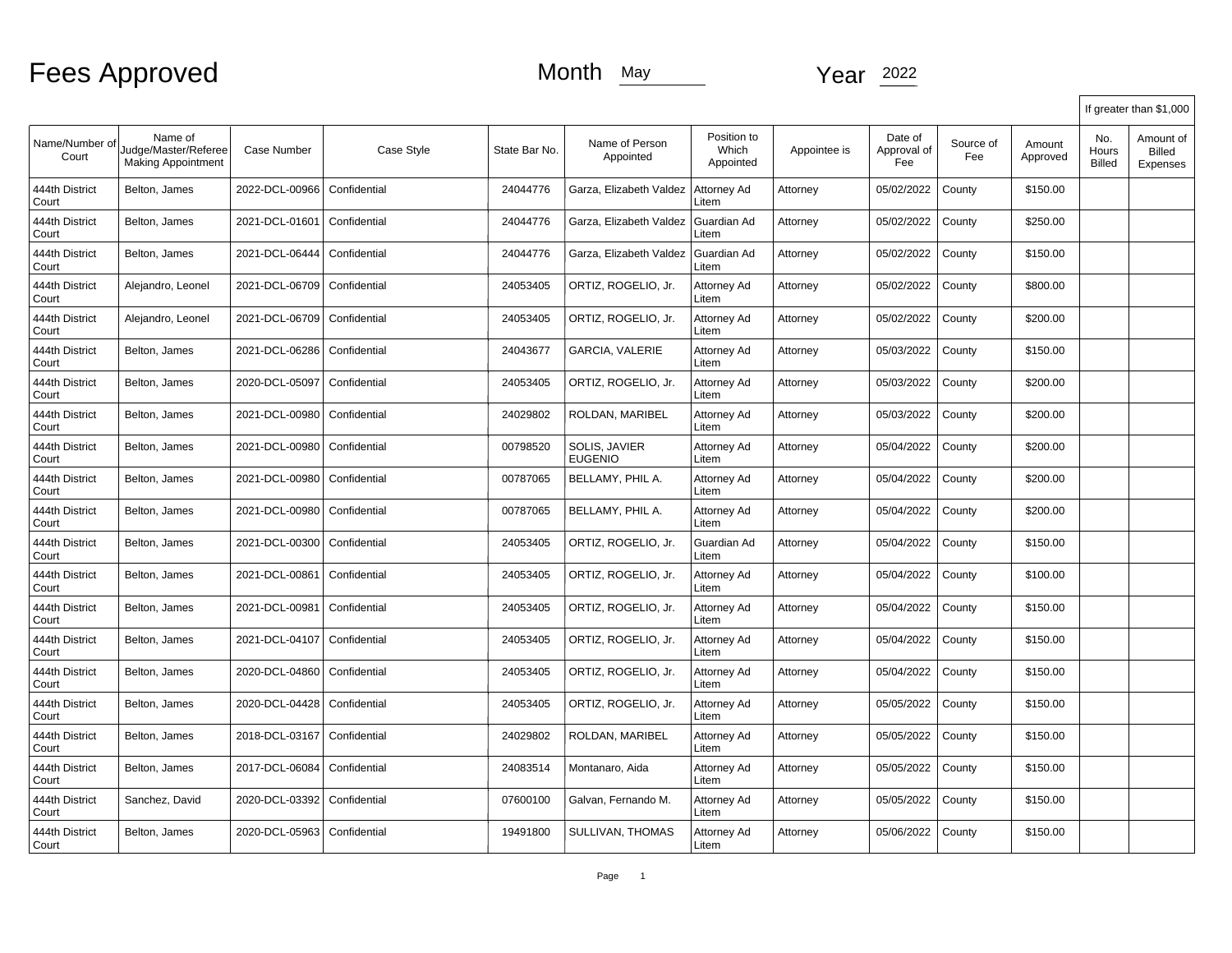|                         |                                                              |                |              |               |                                        |                                   |              |                               |                  |                    |                               | If greater than \$1,000                |
|-------------------------|--------------------------------------------------------------|----------------|--------------|---------------|----------------------------------------|-----------------------------------|--------------|-------------------------------|------------------|--------------------|-------------------------------|----------------------------------------|
| Name/Number of<br>Court | Name of<br>Judge/Master/Referee<br><b>Making Appointment</b> | Case Number    | Case Style   | State Bar No. | Name of Person<br>Appointed            | Position to<br>Which<br>Appointed | Appointee is | Date of<br>Approval of<br>Fee | Source of<br>Fee | Amount<br>Approved | No.<br>Hours<br><b>Billed</b> | Amount of<br><b>Billed</b><br>Expenses |
| 444th District<br>Court | Sanchez, David                                               | 2021-DCL-01601 | Confidential | 15037600      | NIX, ANGELA<br><b>PATRICIA</b>         | Attorney Ad<br>Litem              | Attorney     | 05/06/2022                    | County           | \$200.00           |                               |                                        |
| 444th District<br>Court | Belton, James                                                | 2020-DCL-02323 | Confidential | 08130705      | <b>GONZALEZ, MARIA</b><br><b>LINDA</b> | Guardian Ad<br>Litem              | Attorney     | 05/09/2022                    | County           | \$150.00           |                               |                                        |
| 444th District<br>Court | Belton, James                                                | 2018-DCL-00916 | Confidential | 24044776      | Garza, Elizabeth Valdez                | Attorney Ad<br>Litem              | Attorney     | 05/09/2022                    | County           | \$150.00           |                               |                                        |
| 444th District<br>Court | Belton, James                                                | 2018-DCL-02472 | Confidential | 24044776      | Garza, Elizabeth Valdez                | Attorney Ad<br>Litem              | Attorney     | 05/09/2022                    | County           | \$150.00           |                               |                                        |
| 444th District<br>Court | Sanchez, David                                               | 2020-DCL-03392 | Confidential | 15037600      | NIX, ANGELA<br><b>PATRICIA</b>         | Guardian Ad<br>Litem              | Attorney     | 05/09/2022                    | County           | \$250.00           |                               |                                        |
| 444th District<br>Court | Belton, James                                                | 2020-DCL-05680 | Confidential | 24029802      | ROLDAN, MARIBEL                        | Attorney Ad<br>Litem              | Attorney     | 05/10/2022                    | County           | \$200.00           |                               |                                        |
| 444th District<br>Court | Belton, James                                                | 2021-DCL-03079 | Confidential | 00787065      | BELLAMY, PHIL A.                       | Attorney Ad<br>Litem              | Attorney     | 05/11/2022                    | County           | \$150.00           |                               |                                        |
| 444th District<br>Court | Belton, James                                                | 2021-DCL-03079 | Confidential | 24088452      | Sosa, Julianna A                       | Attorney Ad<br>Litem              | Attorney     | 05/11/2022                    | County           | \$150.00           |                               |                                        |
| 444th District<br>Court | Belton, James                                                | 2020-DCL-04302 | Confidential | 7600100       | GALVAN, FERNANDO                       | Attorney Ad<br>Litem              | Attorney     | 05/12/2022                    | County           | \$150.00           |                               |                                        |
| 444th District<br>Court | Belton, James                                                | 2021-DCL-03079 | Confidential | 24083514      | Montanaro, Aida                        | Attorney Ad<br>Litem              | Attorney     | 05/12/2022                    | County           | \$150.00           |                               |                                        |
| 444th District<br>Court | Belton, James                                                | 2022-DCL-01379 | Confidential | 00798520      | SOLIS, JAVIER<br><b>EUGENIO</b>        | Guardian Ad<br>Litem              | Attorney     | 05/16/2022                    | County           | \$150.00           |                               |                                        |
| 444th District<br>Court | Belton, James                                                | 2020-DCL-04302 | Confidential | 08130705      | GONZALEZ, MARIA<br><b>LINDA</b>        | Guardian Ad<br>Litem              | Attorney     | 05/16/2022                    | County           | \$150.00           |                               |                                        |
| 444th District<br>Court | Belton, James                                                | 2020-DCL-04302 | Confidential | 08130705      | <b>GONZALEZ, MARIA</b><br><b>LINDA</b> | Guardian Ad<br>Litem              | Attorney     | 05/16/2022                    | County           | \$150.00           |                               |                                        |
| 444th District<br>Court | Belton, James                                                | 2020-DCL-04302 | Confidential | 08130705      | <b>GONZALEZ, MARIA</b><br>LINDA        | Guardian Ad<br>Litem              | Attorney     | 05/16/2022                    | County           | \$150.00           |                               |                                        |
| 444th District<br>Court | Belton, James                                                | 2022-DCL-01341 | Confidential | 24083514      | Montanaro, Aida                        | Attorney Ad<br>Litem              | Attorney     | 05/16/2022                    | County           | \$150.00           |                               |                                        |
| 444th District<br>Court | Belton, James                                                | 2021-DCL-03079 | Confidential | 00835301      | <b>GONZALEZ, MARIA</b><br>LINDA        | Attorney Ad<br>Litem              | Attorney     | 05/16/2022                    | County           | \$150.00           |                               |                                        |
| 444th District<br>Court | Belton, James                                                | 2021-DCL-03079 | Confidential | 00835301      | <b>GONZALEZ, MARIA</b><br>LINDA        | Attorney Ad<br>Litem              | Attorney     | 05/16/2022                    | County           | \$300.00           |                               |                                        |
| 444th District<br>Court | Belton, James                                                | 2020-DCL-04302 | Confidential | 24043677      | <b>GARCIA, VALERIE</b>                 | Attorney Ad<br>Litem              | Attorney     | 05/16/2022                    | County           | \$150.00           |                               |                                        |
| 444th District<br>Court | Belton, James                                                | 2022-DCL-01341 | Confidential | 07600100      | Galvan, Fernando M.                    | Guardian Ad<br>Litem              | Attorney     | 05/16/2022                    | County           | \$150.00           |                               |                                        |
| 444th District<br>Court | Belton, James                                                | 2022-DCL-01341 | Confidential | 07600100      | Galvan, Fernando M.                    | Guardian Ad<br>Litem              | Attorney     | 05/17/2022                    | County           | \$150.00           |                               |                                        |
| 444th District<br>Court | Belton, James                                                | 2022-DCL-01341 | Confidential | 00798520      | SOLIS, JAVIER<br><b>EUGENIO</b>        | Attorney Ad<br>Litem              | Attorney     | 05/17/2022                    | County           | \$150.00           |                               |                                        |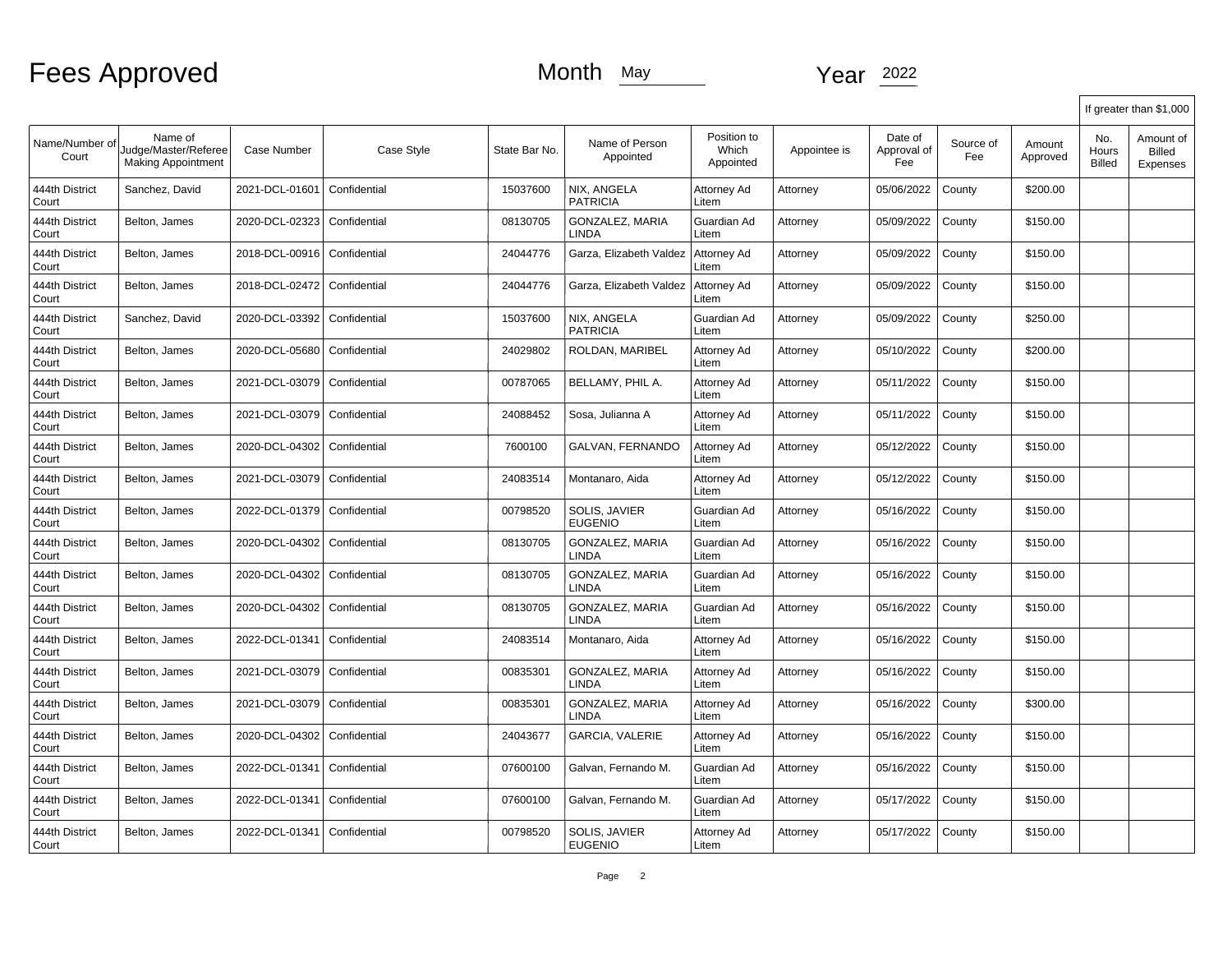|                         |                                                              |                    |              |               |                                     |                                   |              |                               |                  |                    |                               | If greater than \$1,000                |
|-------------------------|--------------------------------------------------------------|--------------------|--------------|---------------|-------------------------------------|-----------------------------------|--------------|-------------------------------|------------------|--------------------|-------------------------------|----------------------------------------|
| Name/Number of<br>Court | Name of<br>Judge/Master/Referee<br><b>Making Appointment</b> | <b>Case Number</b> | Case Style   | State Bar No. | Name of Person<br>Appointed         | Position to<br>Which<br>Appointed | Appointee is | Date of<br>Approval of<br>Fee | Source of<br>Fee | Amount<br>Approved | No.<br>Hours<br><b>Billed</b> | Amount of<br><b>Billed</b><br>Expenses |
| 444th District<br>Court | Belton, James                                                | 2022-DCL-01341     | Confidential | 24043677      | <b>GARCIA, VALERIE</b>              | Attorney Ad<br>Litem              | Attorney     | 05/17/2022                    | County           | \$150.00           |                               |                                        |
| 444th District<br>Court | Belton, James                                                | 2022-DCL-01341     | Confidential | 24043677      | <b>GARCIA, VALERIE</b>              | Attorney Ad<br>Litem              | Attorney     | 05/17/2022                    | County           | \$150.00           |                               |                                        |
| 444th District<br>Court | Belton, James                                                | 2021-DCL-03079     | Confidential | 15037600      | NIX. ANGELA<br><b>PATRICIA</b>      | Attorney Ad<br>Litem              | Attorney     | 05/17/2022                    | County           | \$150.00           |                               |                                        |
| 444th District<br>Court | Belton, James                                                | 2019-DCL-04241     | Confidential | 00798520      | SOLIS, JAVIER<br>EUGENIO            | Guardian Ad<br>Litem              | Attorney     | 05/18/2022                    | County           | \$200.00           |                               |                                        |
| 444th District<br>Court | Belton, James                                                | 2018-DCL-01496     | Confidential | 00783608      | <b>BARRON, OLGA</b><br><b>DIANE</b> | Attorney Ad<br>Litem              | Attorney     | 05/18/2022                    | County           | \$150.00           |                               |                                        |
| 444th District<br>Court | Belton, James                                                | 2021-DCL-06962     | Confidential | 00798520      | SOLIS, JAVIER<br><b>EUGENIO</b>     | Attorney Ad<br>Litem              | Attorney     | 05/18/2022                    | County           | \$150.00           |                               |                                        |
| 444th District<br>Court | Belton, James                                                | 2020-DCL-05963     | Confidential | 19491800      | SULLIVAN, THOMAS                    | Attorney Ad<br>Litem              | Attorney     | 05/18/2022                    | County           | \$150.00           |                               |                                        |
| 444th District<br>Court | Belton, James                                                | 2020-DCL-05963     | Confidential | 19491800      | SULLIVAN, THOMAS                    | Attorney Ad<br>Litem              | Attorney     | 05/18/2022                    | County           | \$150.00           |                               |                                        |
| 444th District<br>Court | Belton, James                                                | 2021-DCL-01583     | Confidential | 24088452      | Sosa, Julianna A                    | Attorney Ad<br>Litem              | Attorney     | 05/19/2022                    | County           | \$150.00           |                               |                                        |
| 444th District<br>Court | Belton, James                                                | 2019-DCL-04241     | Confidential | 24043677      | <b>GARCIA, VALERIE</b>              | Attorney Ad<br>Litem              | Attorney     | 05/19/2022                    | County           | \$150.00           |                               |                                        |
| 444th District<br>Court | Belton, James                                                | 2021-DCL-06962     | Confidential | 24029802      | ROLDAN, MARIBEL                     | Attorney Ad<br>Litem              | Attorney     | 05/19/2022                    | County           | \$150.00           |                               |                                        |
| 444th District<br>Court | Belton, James                                                | 2021-DCL-01583     | Confidential | 24029802      | ROLDAN, MARIBEL                     | Attorney Ad<br>Litem              | Attorney     | 05/19/2022                    | County           | \$150.00           |                               |                                        |
| 444th District<br>Court | Belton, James                                                | 2019-DCL-04241     | Confidential | 24029802      | ROLDAN, MARIBEL                     | Attorney Ad<br>Litem              | Attorney     | 05/19/2022                    | County           | \$150.00           |                               |                                        |
| 444th District<br>Court | Belton, James                                                | 2021-DCL-01583     | Confidential | 07600100      | Galvan, Fernando M.                 | Attorney Ad<br>Litem              | Attorney     | 05/19/2022                    | County           | \$150.00           |                               |                                        |
| 444th District<br>Court | Belton, James                                                | 2020-DCL-02382     | Confidential | 15037600      | NIX, ANGELA<br><b>PATRICIA</b>      | Attorney Ad<br>Litem              | Attorney     | 05/23/2022                    | County           | \$150.00           |                               |                                        |
| 444th District<br>Court | Belton, James                                                | 2020-DCL-05963     | Confidential | 15037600      | NIX, ANGELA<br>PATRICIA             | Attorney Ad<br>Litem              | Attorney     | 05/23/2022                    | County           | \$150.00           |                               |                                        |
| 444th District<br>Court | Belton, James                                                | 2018-DCL-01496     | Confidential | 15037600      | NIX. ANGELA                         | Guardian Ad<br>Litem              | Attorney     | 05/23/2022                    | County           | \$150.00           |                               |                                        |
| 444th District<br>Court | Sanchez, David                                               | 2020-DCL-02174     | Confidential | 00835301      | GONZALEZ, MARIA<br><b>LINDA</b>     | Attorney Ad<br>Litem              | Attorney     | 05/23/2022                    | County           | \$300.00           |                               |                                        |
| 444th District<br>Court | Belton, James                                                | 2021-DCL-01583     | Confidential | 24029802      | ROLDAN, MARIBEL                     | Attorney Ad<br>Litem              | Attorney     | 05/24/2022                    | County           | \$250.00           |                               |                                        |
| 444th District<br>Court | Belton, James                                                | 2021-DCL-01583     | Confidential | 24088452      | Sosa, Julianna A                    | Attorney Ad<br>Litem              | Attorney     | 05/24/2022                    | County           | \$250.00           |                               |                                        |
| 444th District<br>Court | Belton, James                                                | 2021-DCL-01583     | Confidential | 00835301      | GONZALEZ, MARIA<br>LINDA            | Guardian Ad<br>Litem              | Attorney     | 05/25/2022                    | County           | \$250.00           |                               |                                        |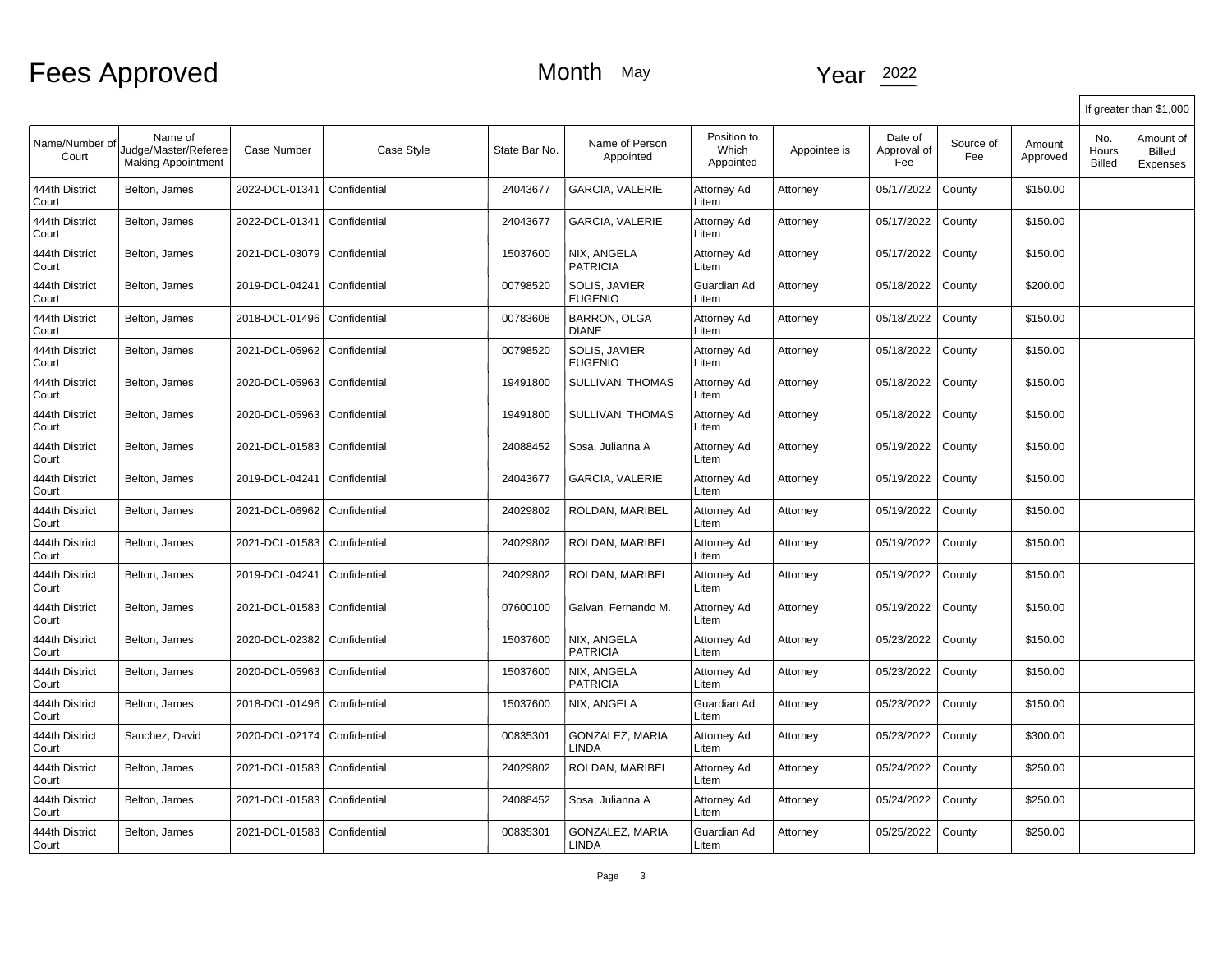# Fees Approved Month May Month May Year 2022

|                         |                                                              |                |              |               |                                 |                                   |              |                               |                  |                    |                               | If greater than \$1,000                |
|-------------------------|--------------------------------------------------------------|----------------|--------------|---------------|---------------------------------|-----------------------------------|--------------|-------------------------------|------------------|--------------------|-------------------------------|----------------------------------------|
| Name/Number of<br>Court | Name of<br>Judge/Master/Referee<br><b>Making Appointment</b> | Case Number    | Case Style   | State Bar No. | Name of Person<br>Appointed     | Position to<br>Which<br>Appointed | Appointee is | Date of<br>Approval of<br>Fee | Source of<br>Fee | Amount<br>Approved | No.<br>Hours<br><b>Billed</b> | Amount of<br><b>Billed</b><br>Expenses |
| 444th District<br>Court | Belton, James                                                | 2020-DCL-00995 | Confidential | 24029802      | ROLDAN, MARIBEL                 | Guardian Ad<br>Litem              | Attorney     | 05/25/2022                    | County           | \$200.00           |                               |                                        |
| 444th District<br>Court | Belton, James                                                | 2021-DCL-01274 | Confidential | 00798520      | SOLIS, JAVIER<br><b>EUGENIO</b> | Guardian Ad<br>Litem              | Attorney     | 05/26/2022                    | County           | \$150.00           |                               |                                        |
| 444th District<br>Court | Belton, James                                                | 2021-DCL-01274 | Confidential | 07600100      | Galvan, Fernando M.             | Attorney Ad<br>Litem              | Attorney     | 05/26/2022                    | County           | \$150.00           |                               |                                        |
| 444th District<br>Court | Belton, James                                                | 2019-DCL-06004 | Confidential | 19491800      | SULLIVAN, THOMAS                | Guardian Ad<br>Litem              | Attorney     | 05/26/2022                    | County           | \$150.00           |                               |                                        |
| 444th District<br>Court | Belton, James                                                | 2019-DCL-06004 | Confidential | 7600100       | GALVAN, FERNANDO                | Attorney Ad<br>Litem              | Attorney     | 05/26/2022                    | County           | \$150.00           |                               |                                        |
| 444th District<br>Court | Belton, James                                                | 2020-DCL-06314 | Confidential | 7600100       | GALVAN, FERNANDO                | Attorney Ad<br>Litem              | Attorney     | 05/26/2022                    | County           | \$150.00           |                               |                                        |
| 444th District<br>Court | Belton, James                                                | 2021-DCL-01274 | Confidential | 19491800      | SULLIVAN, THOMAS                | Attorney Ad<br>Litem              | Attorney     | 05/27/2022                    | County           | \$150.00           |                               |                                        |
| 444th District<br>Court | Belton, James                                                | 2021-DCL-01274 | Confidential | 24043677      | <b>GARCIA, VALERIE</b>          | Attorney Ad<br>Litem              | Attorney     | 05/27/2022                    | County           | \$150.00           |                               |                                        |
| 444th District<br>Court | Belton, James                                                | 2021-DCL-03079 | Confidential | 15037600      | NIX, ANGELA<br><b>PATRICIA</b>  | Attorney Ad<br>Litem              | Attorney     | 05/27/2022                    | County           | \$150.00           |                               |                                        |
| 444th District<br>Court | Belton, James                                                | 2020-DCL-02382 | Confidential | 24044776      | Garza, Elizabeth Valdez         | Guardian Ad<br>Litem              | Attorney     | 05/31/2022                    | County           | \$150.00           |                               |                                        |
| 444th District<br>Court | Belton, James                                                | 2021-DCL-01583 | Confidential | 24044776      | Garza, Elizabeth Valdez         | Guardian Ad<br>Litem              | Attorney     | 05/31/2022                    | County           | \$150.00           |                               |                                        |
| 444th District<br>Court | Belton, James                                                | 2021-DCL-00861 | Confidential | 24053405      | ORTIZ, ROGELIO, Jr.             | Attorney Ad<br>Litem              | Attorney     | 05/31/2022                    | County           | \$300.00           |                               |                                        |
| 444th District<br>Court | Belton, James                                                | 2021-DCL-00300 | Confidential | 24053405      | ORTIZ, ROGELIO, Jr.             | Guardian Ad<br>Litem              | Attorney     | 05/31/2022                    | County           | \$300.00           |                               |                                        |